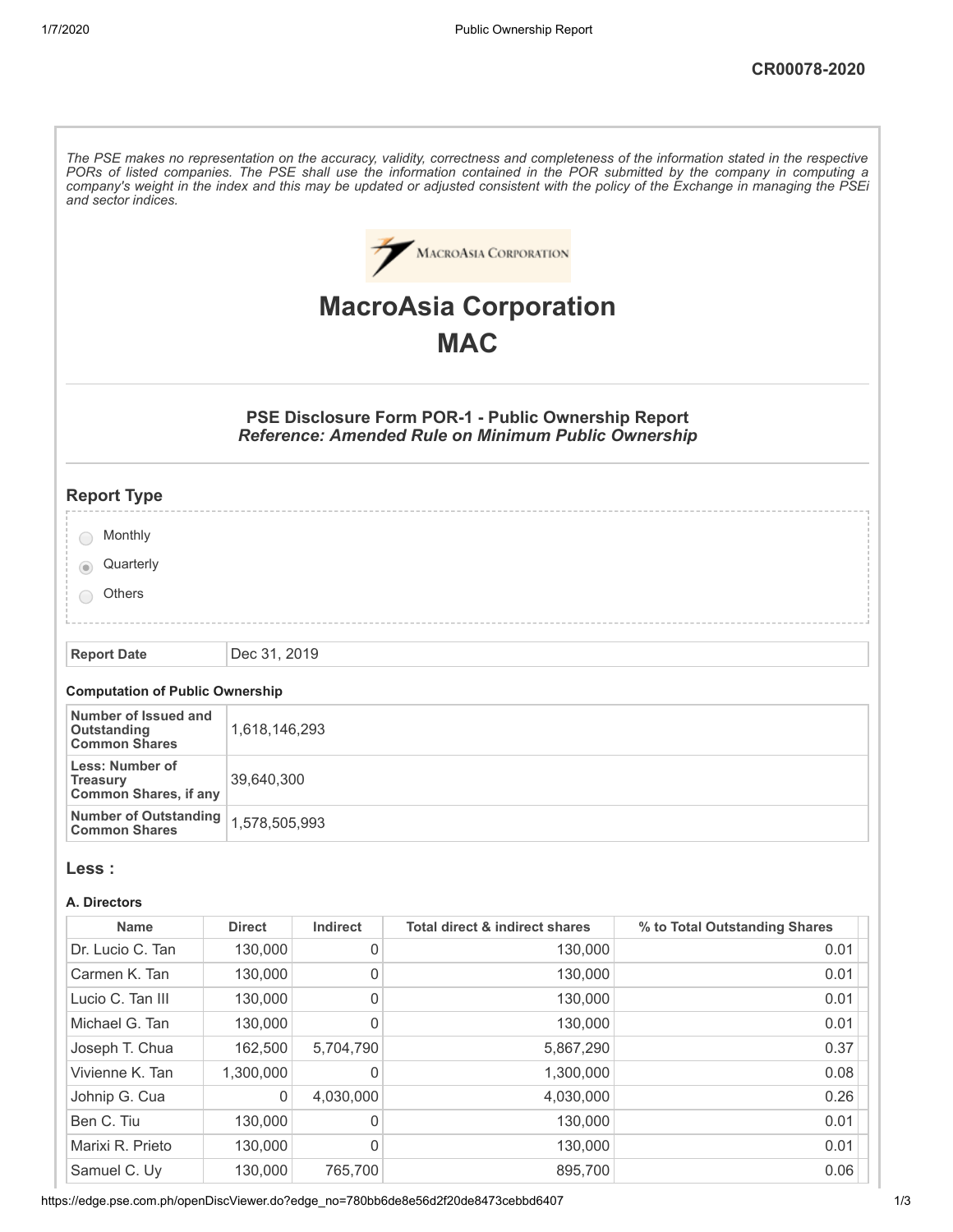#### 1/7/2020 Public Ownership Report

| $\overline{\phantom{0}}$<br>LUV<br>∴⊢duardr | .000<br>n            |          | റററ<br>ന |      |
|---------------------------------------------|----------------------|----------|----------|------|
|                                             | .472.500<br><u>.</u> | .500.490 | .990     | 0.84 |

#### **B. Officers**

| <b>Name</b>                     | <b>Direct</b> | Indirect            | Total direct & indirect shares | % to Total Outstanding Shares |
|---------------------------------|---------------|---------------------|--------------------------------|-------------------------------|
| Atty. Florentino M. Herrera III |               | $299,000$ 6,979,637 | 7.278.637                      | 0.46                          |
|                                 | 299.000       | 6,979,637           | 7,278,637                      | 0.46                          |

### **C. Principal/Substantial Stockholders**

| <b>Name</b> | <b>Direct</b> | Indirect | Total direct & indirect shares | % to Total Outstanding Shares |
|-------------|---------------|----------|--------------------------------|-------------------------------|
|             |               |          |                                |                               |
|             |               |          |                                |                               |

# **D. Affiliates**

| Name                                   | <b>Direct</b>    | Indirect | <b>Total direct &amp; indirect</b><br>shares | % to Total Outstanding<br><b>Shares</b> |
|----------------------------------------|------------------|----------|----------------------------------------------|-----------------------------------------|
| Baguio Gold Holdings Corp.             | 114,400,000      | 0        | 114,400,000                                  | 7.25                                    |
| Conway Equities, Inc.                  | 110,643,000      | 0        | 110,643,000                                  | 7.01                                    |
| Pan Asia Securities Corp.              | 90,697,285       | 0        | 90,697,285                                   | 5.75                                    |
| Solar Holdings Corp.                   | 76,700,000       | 0        | 76,700,000                                   | 4.86                                    |
| Dragonstar Management Corp             | 69,875,000       | 0        | 69,875,000                                   | 4.43                                    |
| Profound Holdings, Inc.                | 61,750,000       | 0        | 61,750,000                                   | 3.91                                    |
| Excel Ventures, Inc                    | 61,626,500       | 0        | 61,626,500                                   | 3.9                                     |
| <b>Bigearth Equities Corporation</b>   | 60,450,000       | 0        | 60,450,000                                   | 3.83                                    |
| Palomino Ventures, Inc.                | 37,570,000       | 0        | 37,570,000                                   | 2.38                                    |
| Primeline Realty, Inc                  | 32,500,000       | 0        | 32,500,000                                   | 2.06                                    |
| Artisan Merchandising Corp             | 32,500,000       | 0        | 32,500,000                                   | 2.06                                    |
| Golden Path Realty Corporation         | 32,500,000       | 0        | 32,500,000                                   | 2.06                                    |
| Clipper 8 Realty & Development<br>Corp | 32,500,000       | 0        | 32,500,000                                   | 2.06                                    |
| Absolute Holdings & Equities, Inc      | 32,500,000       | 0        | 32,500,000                                   | 2.06                                    |
| Caravan Holdings Corporation           | 32,500,000       | 0        | 32,500,000                                   | 2.06                                    |
| <b>Quality Holdings Inc</b>            | 32,500,000       | 0        | 32,500,000                                   | 2.06                                    |
| Sunway Equities inc                    | 29,211,000       | 0        | 29,211,000                                   | 1.85                                    |
| Infinity Equities Incorporated         | 28,600,000       | 0        | 28,600,000                                   | 1.81                                    |
| <b>Bestview Development Corp</b>       | 28,600,000       | 0        | 28,600,000                                   | 1.81                                    |
| <b>Basic Options Inc</b>               | 28,600,000       | 0        | 28,600,000                                   | 1.81                                    |
| <b>Winsor Merchandising Corp</b>       | 28,600,000       | 0        | 28,600,000                                   | 1.81                                    |
| Prima Equities & Investments Corp      | 28,600,000       | 0        | 28,600,000                                   | 1.81                                    |
| Legacy Holdings Inc                    | 28,600,000       | 0        | 28,600,000                                   | 1.81                                    |
| Kinston Realty & Development Corp      | 28,600,000       | 0        | 28,600,000                                   | 1.81                                    |
| <b>Wonderoad Corporation</b>           | 12,500,000       | 0        | 12,500,000                                   | 0.79                                    |
|                                        | 1, 153, 122, 785 | 0        | 1,153,122,785                                | 73.05                                   |

# **E. Government**

| <b>Name</b> | <b>Direct</b> | Indirect | Total direct & indirect shares | % to Total Outstanding Shares |
|-------------|---------------|----------|--------------------------------|-------------------------------|
|             |               |          |                                |                               |
|             |               |          |                                |                               |

### **F. Banks**